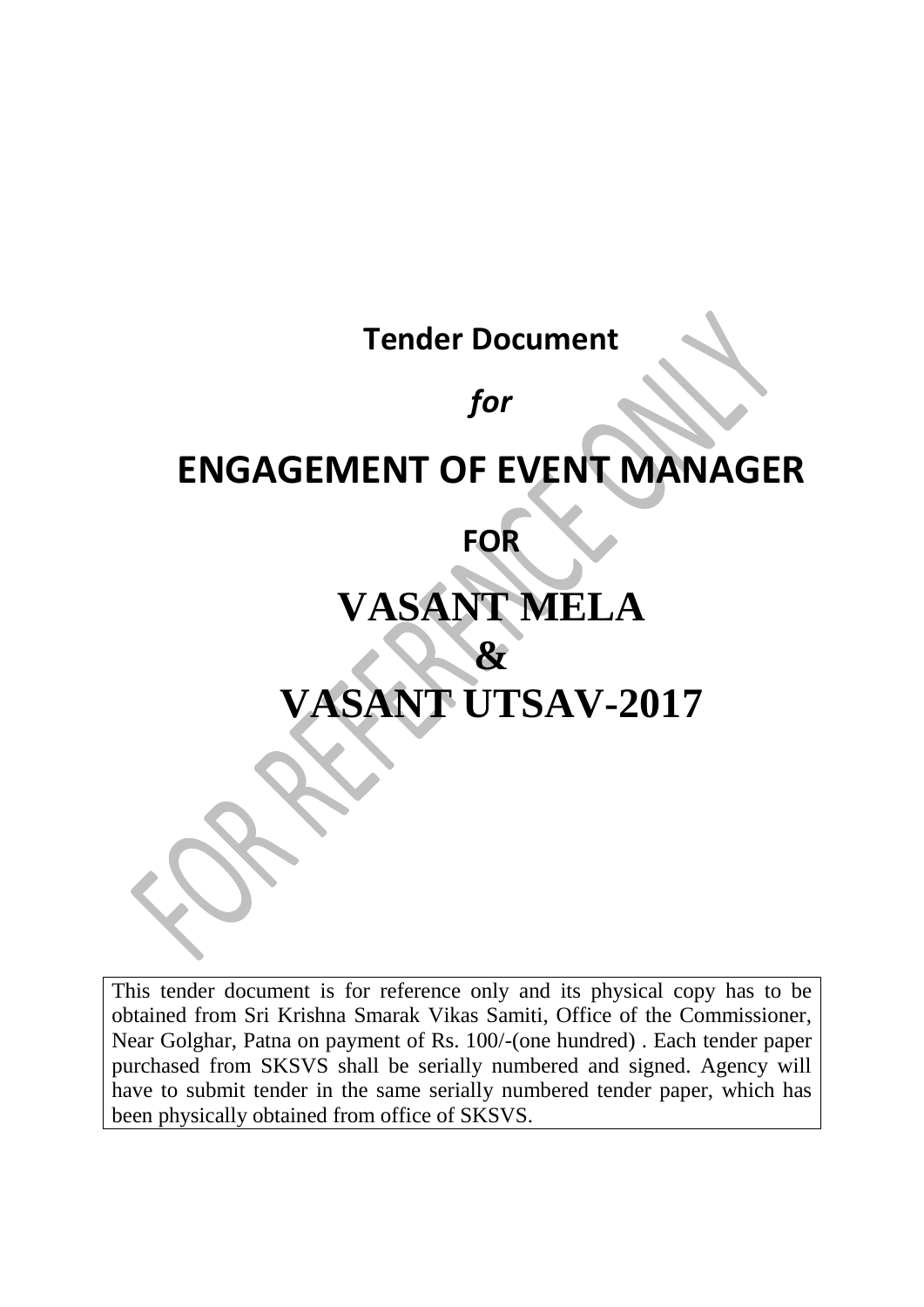## **DISCLAIMER**

The information contained in this Request for Proposal document (the **"TENDER DOCUMENT**") or subsequently provided to Applicant(s), whether verbally or in documentary or any other form, by or on behalf of Sri Krishna Smarak Vikas Samiti or any of its employees or advisors, is provided to Applicant(s) on the terms and conditions set out in this TENDER DOCUMENT and such other terms and conditions subject to which such information is provided.

This TENDER DOCUMENT is not an agreement and is neither an offer nor invitation by **Sri Krishna Smarak Vikas Samiti** to the prospective Applicants or any other person. The purpose of this TENDER DOCUMENT is to provide interested parties with information that may be useful to them in the formulation of their application for qualification and thus selection pursuant to this TENDER DOCUMENT (the **"Application"**). This TENDER DOCUMENT includes statements, which reflect various assumptions and assessments arrived at by the **Sri Krishna Smarak Vikas Samiti** Office in relation to the work/s. Such assumptions, assessments and statements do not purport to contain all the information that each Applicant may require. This TENDER DOCUMENT may not be appropriate for all persons, and it is not possible for the **Sri Krishna Smarak Vikas Samiti** office, its employees or advisors to consider the objectives, financial situation and particular needs of each party who reads or uses this TENDER DOCUMENT. The assumptions, assessments, statements and information contained in this TENDER DOCUMENT may not be complete, accurate, adequate or correct. Each Applicant should therefore, conduct its own investigations and analysis and should check the accuracy, adequacy, correctness, reliability and completeness of the assumptions, assessments, statements and information contained in this document and obtain independent advice from appropriate sources.

Information provided in this TENDER DOCUMENT to the Applicant(s) is on a wide range of matters, some of which may depend upon interpretation of law. The information given is not intended to be an exhaustive account of statutory requirements and should not be regarded as a complete or authoritative statement of law. The **Sri Krishna Smarak Vikas Samiti** office accepts no responsibility for the accuracy or otherwise for any interpretation or opinion on law expressed herein.

The **Sri Krishna Smarak Vikas Samiti** office, its employees and advisors make no

This tender document is for reference only and its physical copy has to be obtained from Sri Krishna Smarak Vikas Samiti, Office of the Commissioner, Near Golghar, Patna on payment of Rs. 100/-(one hundred) . Each tender paper purchased from SKSVS shall be serially numbered and signed. Agency will have to submit tender in the same serially numbered tender paper, which has been physically obtained from office of SKSVS.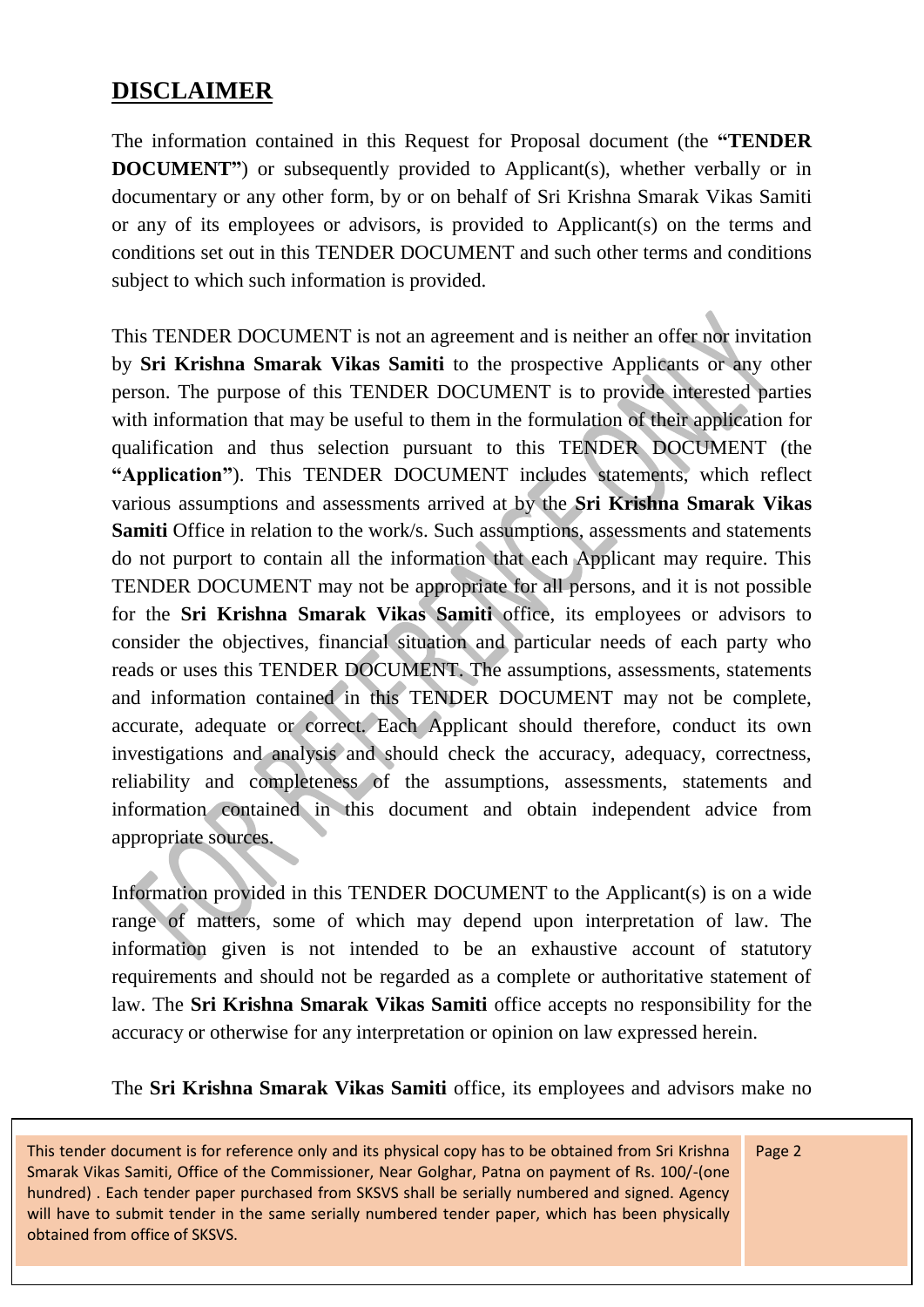representation or warranty and shall have no liability to any person, including any Applicant or Bidder, under any law, statute, rules or regulations or tort, principles of restitution or unjust enrichment or otherwise for any loss, damages, cost or expense which may arise from or be incurred or suffered on account of anything contained in this TENDER DOCUMENT or otherwise, including the accuracy, adequacy, correctness, completeness or reliability of the TENDER DOCUMENT and any assessment, assumption, statement or information contained therein or deemed to form part of this TENDER DOCUMENT or arising in any way with selection of Applicants for participation in the Bidding Process.

The **Sri Krishna Smarak Vikas Samiti** office also accepts no liability of any nature whether resulting from negligence or otherwise how so ever caused arising from reliance of any Applicant upon the statements contained in this TENDER DOCUMENT.

The **Sri Krishna Smarak Vikas Samiti** office may, in its absolute discretion but without being under any obligation to do so, update, amend or supplement the information, assessment or assumptions contained in this TENDER DOCUMENT.

The issue of this TENDER DOCUMENT does not imply that the **Sri Krishna Smarak Vikas Samiti** office is bound to select and shortlist Applications and the **Sri Krishna Smarak Vikas Samiti** office reserves the right to reject all or any of the Applications or Bids without assigning any reasons whatsoever.

The Applicant shall bear all its costs associated with or relating to the preparation and submission of its Application including but not limited to preparation, copying, postage, delivery fees, expenses associated with any demonstrations or presentations which may be required by the **Sri Krishna Smarak Vikas Samiti** office or any other costs incurred in connection with or relating to its Application. All such costs and expenses will remain with the Applicant and the **Sri Krishna Smarak Vikas Samiti** office shall not be liable in any manner whatsoever for the same or for any other costs or other expenses incurred by an Applicant in preparation and submission of the Application, regardless of the conduct or outcome of the Bidding Process.

This tender document is for reference only and its physical copy has to be obtained from Sri Krishna Smarak Vikas Samiti, Office of the Commissioner, Near Golghar, Patna on payment of Rs. 100/-(one hundred) . Each tender paper purchased from SKSVS shall be serially numbered and signed. Agency will have to submit tender in the same serially numbered tender paper, which has been physically obtained from office of SKSVS.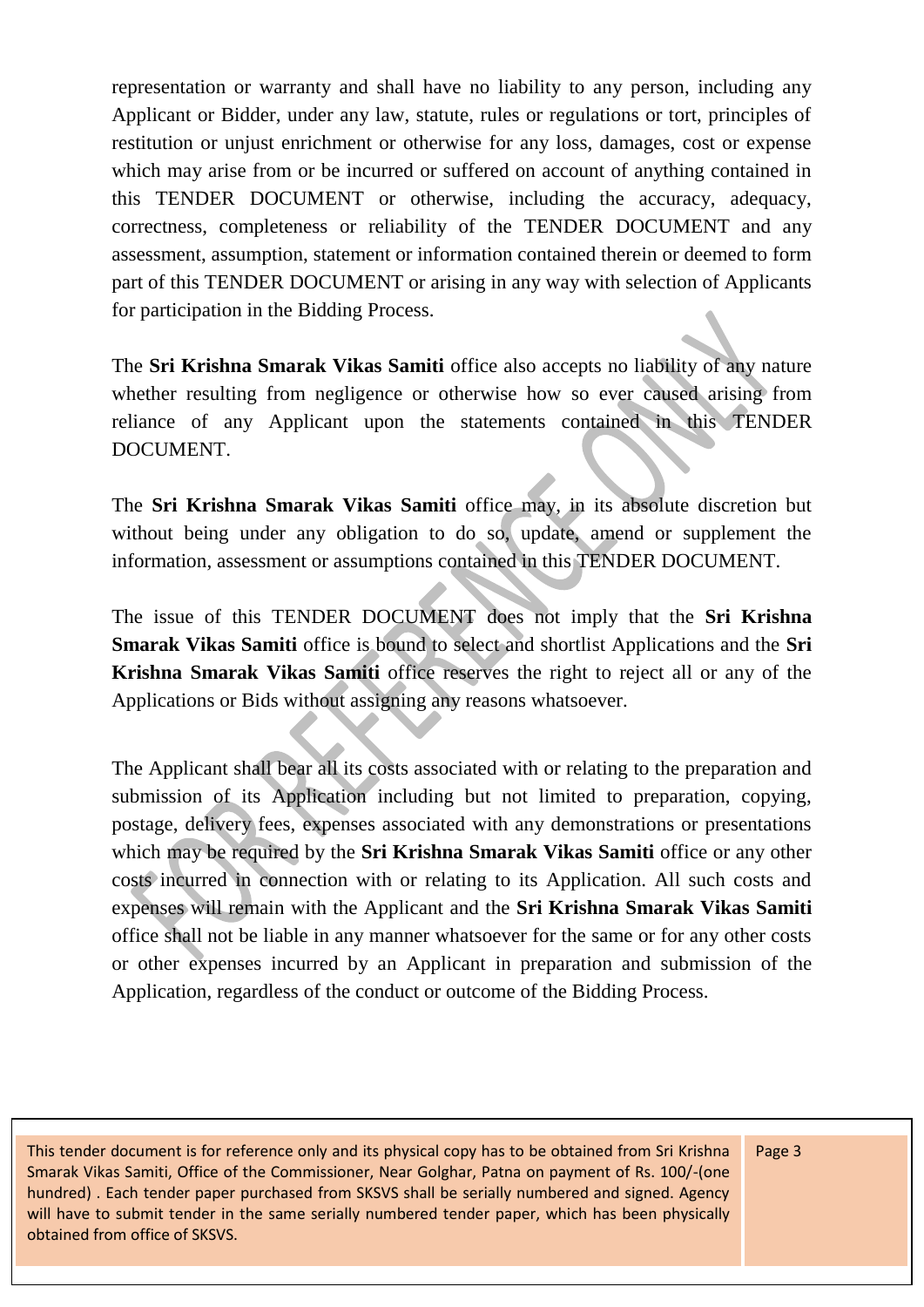## **1. INTRODUCTION :-**

#### *1.1 BACKGROUND*

1.1.1 **Sri Krishna Smarak Vikas Samiti**, Patna proposes to organise **Vasant Mela**  from **01.02.2017 to 24.02.2017** and **Vasant Utsav** from **13.02.2017 to 24.02.2017**.

1.1.2 **Sri Krishna Smarak Vikas Samiti** would like to engage an event management agency to undertake the entire arrangement in accordance with the scope of work defined herewith in this document.

1.1.3 Vasant Utsav 2017 will be an important congregation with estimation for a very good gathering of people. Melas/festivals are largest gathering of people in India and speak of ancient living traditions of time honoured rituals of rich cultural heritage of Bihar. Vasant Utsav 2017 would be a fun gathering of people in keeping with the mood of the season.

#### *1.2 INVITING TENDER*

1.2.1 INVITATION FOR ENGAGEMENT OF EVENT MANAGEMENT AGENCY FOR SUCCESSFUL IMPLEMENTATION OF VASANT MELA & VASANT UTSAV-2017 BY OFFICE OF **SRI KRISHNA SMARAK VIKAS SAMITI, PATNA** ON TURNKEY BASIS.

1.2.2 **Sri Krishna Smarak Vikas Samiti**, PATNA (hereinafter, referred to as "SKSVS") wishes to appoint an event management agency for the successful implementation of **Vasant Mela** from **01.02.2017 to 24.02.2017** and **Vasant Utsav**  from **13.02.2017 to 24.02.2017.**

1.2.3 **"SKSVS"** invites detailed proposals from Event Management Company. The Scope of Services forming part of the Assignment has been set out in **Section 2** of this document herewith below.

1.2.4 The Proposals would be evaluated on the basis of the evaluation criteria set out in this TENDER DOCUMENT.

This tender document is for reference only and its physical copy has to be obtained from Sri Krishna Smarak Vikas Samiti, Office of the Commissioner, Near Golghar, Patna on payment of Rs. 100/-(one hundred) . Each tender paper purchased from SKSVS shall be serially numbered and signed. Agency will have to submit tender in the same serially numbered tender paper, which has been physically obtained from office of SKSVS.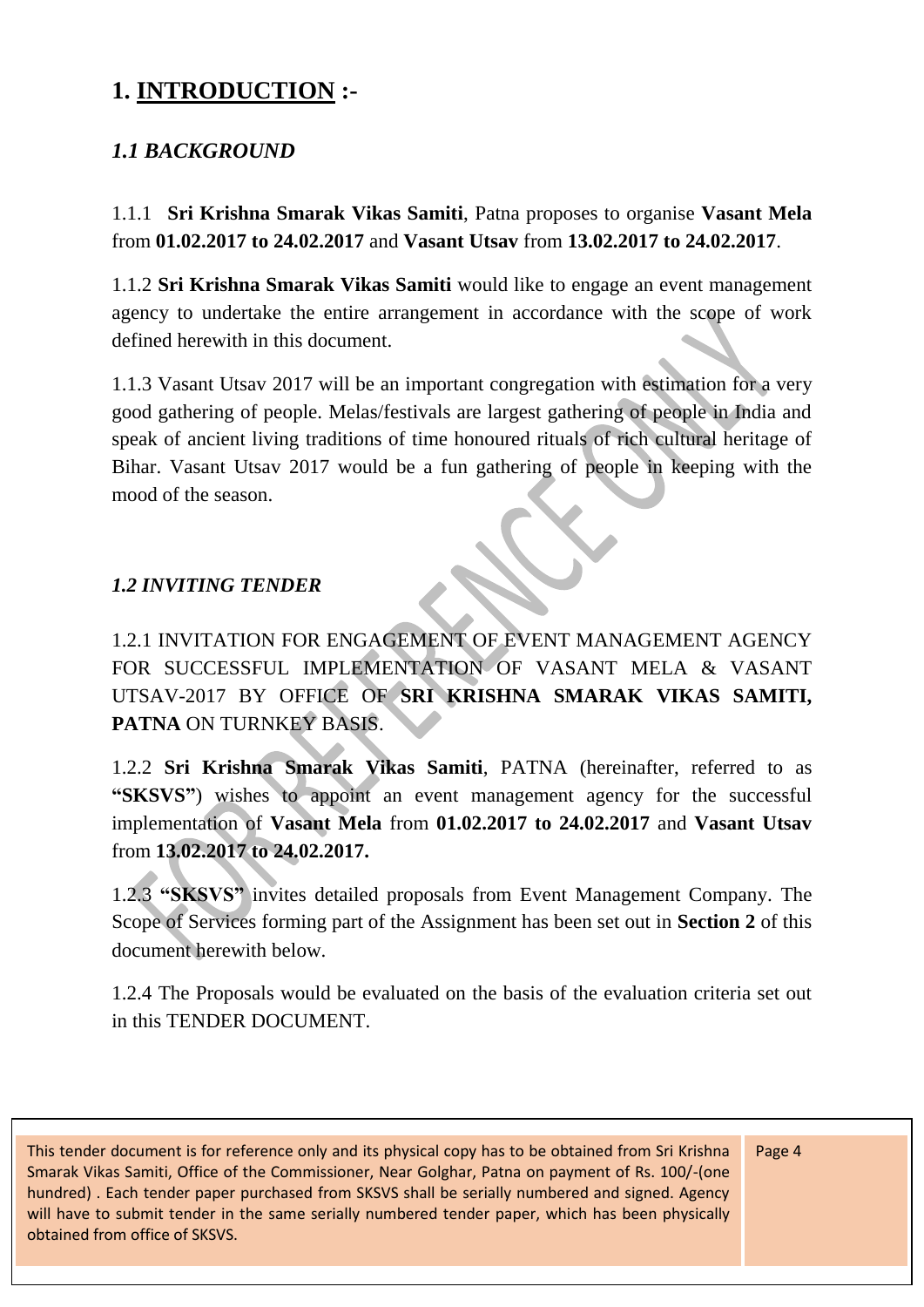#### *1.3 BRIEF DESCRIPTION OF THE BIDDING PROCESS*

1.3.1 **"SKSVS"** intends to follow a 'single stage two envelope' bid process for selecting of the successful bidder.

1.3.2 The Bidders would need to submit, within the Proposal Due Date as prescribed under Section-5 of the tender Technical and Financial Proposal in the prescribed format.

1.3.3 **"SKSVS"** would evaluate all the Submissions in accordance with the evaluation criteria set out in Section-4 of the TENDER DOCUMENT to select a bidder.

#### *1.4 OBTAINABILITY OF TENDER DOCUMENT*

1.4.1 The TENDER DOCUMENT can be seen at the website **[www.patnadivision.bih.nic.in](http://www.patnadivision.bih.nic.in/)** for reference only and can be obtained from **SKSVS** Office by paying the document fee of Rs 100.

1.4.2 It may be noted that all subsequent notifications, changes and amendments in the assignment / documents would be posted only on the website.

#### *1.5 GENERAL INSTRUCTIONS*

1.5.1 The language of the Bid and related documents and correspondences shall be in English language.

1.5.2 The Bidder shall provide all the information sought under this TENDER DOCUMENT. The **"SKSVS"** Patna will evaluate only those Bids that are received in the required formats and complete in all respects.

1.5.3 The Bid shall be typed or written in indelible ink and signed by the Authorized signatory of the Bidder who shall also initial each page. All the alterations, omissions, additions or any other amendments made to the Bid shall be initialled by the person(s) signing the Bid.

1.5.4 Bidders are encouraged to submit their respective Bids after visiting the Project site and ascertaining for themselves the site conditions, traffic, location, surroundings, availability of power, water and other utilities for implementation of the Project, access to site, handling and storage of materials, applicable laws and regulations, and any other matter considered relevant by them.

1.5.5 The Bidder shall be responsible for all costs associated with the preparation of

This tender document is for reference only and its physical copy has to be obtained from Sri Krishna Smarak Vikas Samiti, Office of the Commissioner, Near Golghar, Patna on payment of Rs. 100/-(one hundred) . Each tender paper purchased from SKSVS shall be serially numbered and signed. Agency will have to submit tender in the same serially numbered tender paper, which has been physically obtained from office of SKSVS.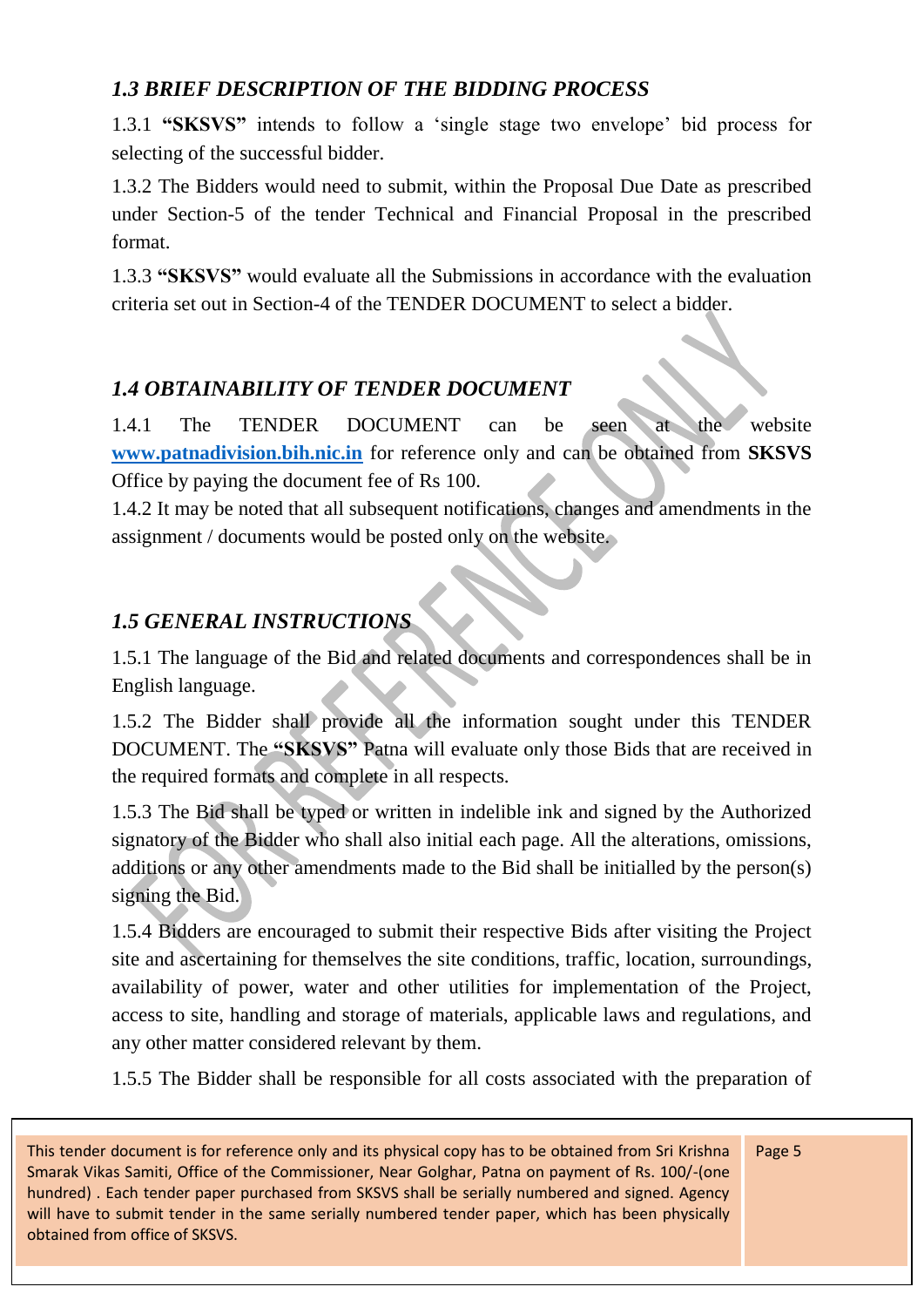its Bid and its participation in the bidding process, including but not limited to, site visits, field investigations, data gathering, analysis, design etc. as also any discussions/negotiations. **"SKSVS"**, Patna will not be responsible nor in any way liable for such costs, regardless of the conduct or outcome of the bidding process.

1.5.6 The **"SKSVS"**, Patna may modify the TENDER DOCUMENT by issuing an Addendum before Due Date. Any Addendum thus issued shall be part of the Tender Document and shall be posted on the website. **"SKSVS"**, Patna will assume no responsibility for receipt of the Addendum.

1.5.7 Bidders will not be permitted to alter or modify their bids once submitted.

1.5.8 **"SKSVS"**, Patna shall not be liable for any omission, mistake or error on the part of the Bidder in respect of any of the above or on account of any matter or thing arising out of or concerning or relating to the TENDER DOCUMENT, the bidding documents or the bidding process, including any error or mistake therein or in any information or data given by the **"SKSVS"**, Patna.

1.5.9 Any Bid not accompanied by the EMD shall be rejected by the **"SKSVS"**, Patna.

## **2. TERMS OF REFERENCE :-**

## *2.1 SCOPE OF WORK FOR EVENT MANAGER*

1. The agency will be provided 60,000 sq.ft. area for Vasant Mela from 01.02.2017 to 24.02.2017 and 1,50,000 sq.ft. area for Vasant Utsav from 13.02.2017 to 24.02.2017.

In the 60,000 sq.ft. of area earmarked for Vasant Mela, the event manager will have to organise activities namely - Jhoola, children playing equipment, Amusement rides, Fun games, Entertaining stalls/Games, Food stalls and other stalls related to Mela etc. for which appropriate user charges may be realised from the people.

The agency will be provided 1,50,000 (one lakh fifty thousand) sq.ft. area for Vasant Utsav for developing stalls which they will allot to different parties for the purpose of entertainment, amusement park, fair, trade, commerce, food stall or any other permissible activity for earning revenue for which money will be collected by the agency. The agency will have to quote(F1) payable to SKSVS. All the cost of construction of stall and other facility like lighting etc. at the stall will be borne by the bidder.

This tender document is for reference only and its physical copy has to be obtained from Sri Krishna Smarak Vikas Samiti, Office of the Commissioner, Near Golghar, Patna on payment of Rs. 100/-(one hundred) . Each tender paper purchased from SKSVS shall be serially numbered and signed. Agency will have to submit tender in the same serially numbered tender paper, which has been physically obtained from office of SKSVS.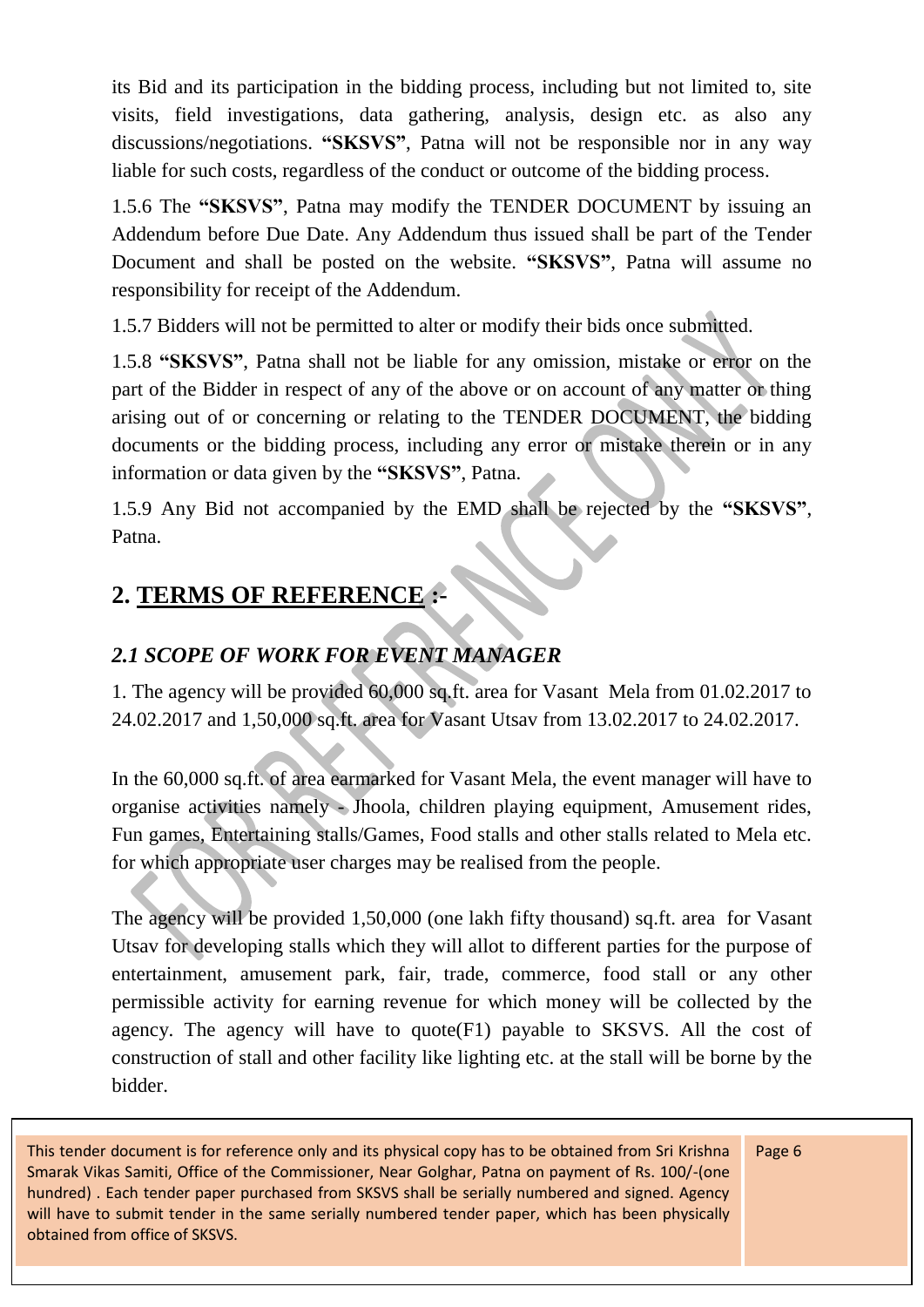2. The agency will have to provide separate barricaded parking space for two wheelers and four wheelers. The parking space shall be further demarcated for parking on chargeable and non-chargeable basis. The area for parking shall not be included in the 2,10,000 Sq. Ft. of space allotted for Vasant Mela & Vasant Utsav-2017. SKSVS reserves right to allot paid parking to other parties on this occasion on payment basis.

3. Various cultural and other programs will be organised by SKSVS during Vasant Utsav (from 13.02.2017 to 24.02.2017) on separate land (SL) (other than the 2,10,000 sq ft. of space allotted for Vasant Mela & Vasant Utsav-2017) but this separate land (SL) will be adjacent/ near to the 2,10,000 sq. ft. being allotted to the agency/ event manager. However, making boundary wall of this separate land (SL) will be the responsibility of Event Manager.

4. The complete space of 1,50,000 Sq. Ft of area for Vasant Utsav would be earmarked for different segments viz. Food court, Amusement Park, Trade Expo, Exhibition-cum-Sale Gallery, Local Artistry etc. However the overarching theme of Vasant Utsav should get reflected in and around all such segments.

5. The Food court should contain cuisine from different states and regions of the country. The local artistry, features and heritage sites should get reflected in and around the different regional food court sites and the staff/waiters should dress up in costumes accordingly.

6. Various competitions for kids and school going children would be organized on all days during Vasant Utsav. The agency will have to prepare a separate competition zone for organization of such competitions. Preferably this competition zone should be located near the stage meant for the cultural program and the mike & sound facilities shall be made available to the participants. The space for such competitions zone shall not be counted in the 2.10 lakh sq.ft. area allotted to agency. The agency shall prepare a portal for online submission of form for participation in different competition/ activities.

7. The agency shall prepare a separate gallery containing souvenir, visuals, memories of the last Vasant Utsav-2016.

8. There should be sufficient gap and space between the either side of stall and the pathways.

This tender document is for reference only and its physical copy has to be obtained from Sri Krishna Smarak Vikas Samiti, Office of the Commissioner, Near Golghar, Patna on payment of Rs. 100/-(one hundred) . Each tender paper purchased from SKSVS shall be serially numbered and signed. Agency will have to submit tender in the same serially numbered tender paper, which has been physically obtained from office of SKSVS.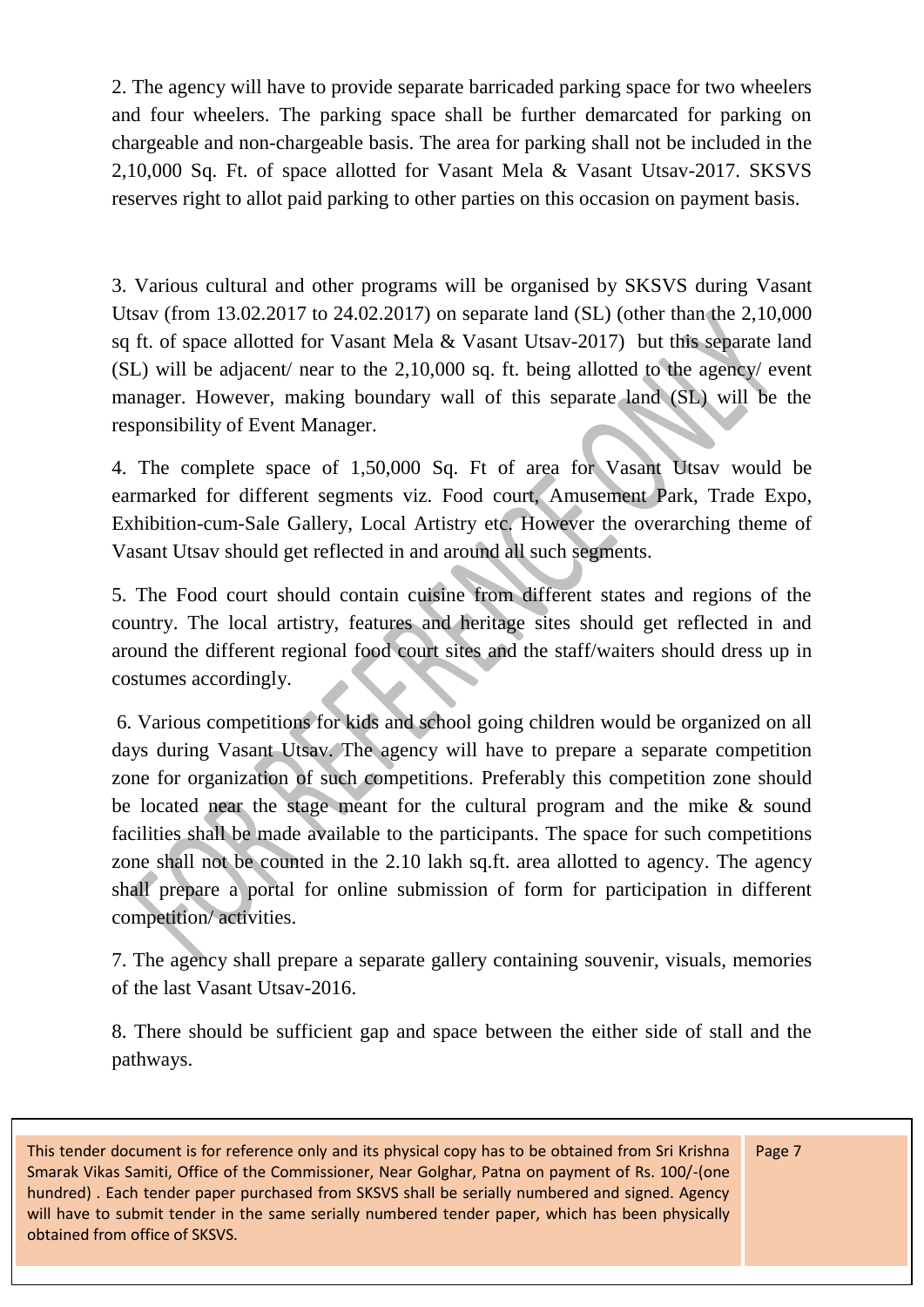9. The agency will have to do the prescribed Event related work in the annexure 3 for which they will be spending money, which they will have to mention in annexure 3 as F2. Subsequently, the bidder will also quote net payable amount to SKVS as F3 (=F1 – F2) as the money which they will give to the SKSVS in the prescribed format in Annexure-3.

As per the formula and evaluation given below, work would be awarded to the successful bidder.

Technical score will be given for presentation, outlining approach, methodology including design, layout and concept presentation. Technical score would be of maximum 10 marks.

| Technical number $(Tn)$ =   | Technical score of the bidder<br>$\times$ 100<br>Highest Technical score obtained by<br>any bidder. |
|-----------------------------|-----------------------------------------------------------------------------------------------------|
| Financial number $(Fn)$ =   | Financial bid (F3) of the bidder<br>Highest financial bid (F3) quoted by<br>any bidder              |
| Composite Bid number (Bn) = | $0.9 \times$ Fn + 0.1 $\times$ Tn                                                                   |

Those obtaining the highest Composite bid number (Bn) will be declared the successful bidder.

The successful bidder shall have to deposit Rs. 5 lakh as security within 10 days from the date of LOA (Letter of Award). This amount would be returned after successful completion of the event. This amount shall be different and apart from the quoted amount (F3) to be deposited by the successful bidder within 10 days.

#### *2.2 GENERAL TERMS AND CONDITIONS*

A. The **SKSVS** reserves the right not to accept bid(s) from agency (ies) resorting to unethical practices or on whom investigation / enquiry proceedings have been initiated by Government investigating Agencies Vigilance Cell.

B. The **SKSVS** reserves the right to summarily reject an offer received from any

This tender document is for reference only and its physical copy has to be obtained from Sri Krishna Smarak Vikas Samiti, Office of the Commissioner, Near Golghar, Patna on payment of Rs. 100/-(one hundred) . Each tender paper purchased from SKSVS shall be serially numbered and signed. Agency will have to submit tender in the same serially numbered tender paper, which has been physically obtained from office of SKSVS.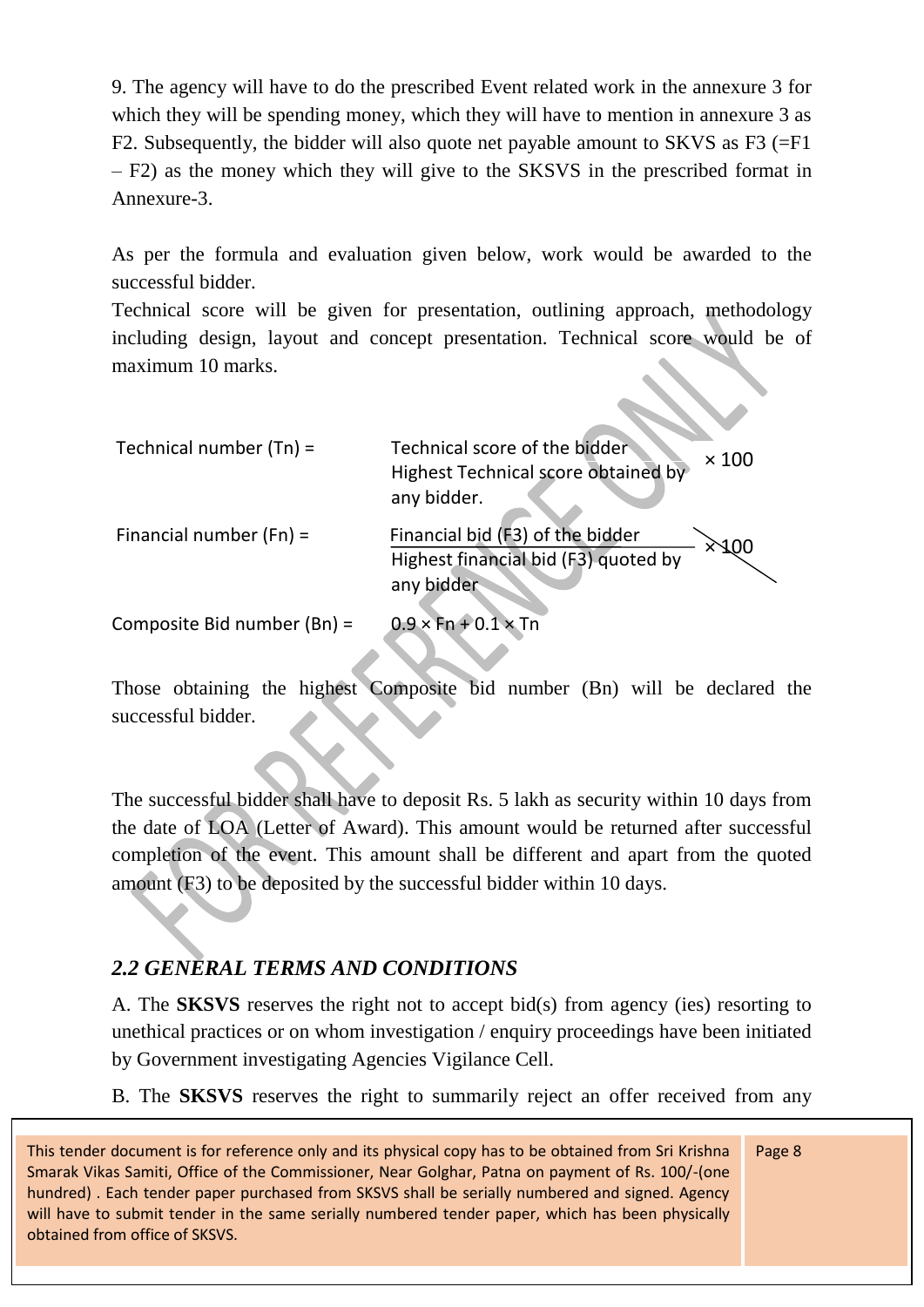agency (ies), without any intimation to the bidder(s) or assigning any reason.

C. The **SKSVS** reserves the right to withdraw / cancel the bid document partially or completely at any stage.

#### *2.3 ARBITRATION*

In case of any dispute **SKSVS** may appoint an arbitrator, which will be accepted by the agency / firm. The decision of the arbitrator will be final and binding on both the parties. The jurisdiction of the court will be Patna (Bihar).

#### *2.4 INDEMNIFICATION CLAUSE*

"That the selected agency shall keep **SKSVS** indemnified and harmless against all claims, damages, dues, payments, fines, penalties, compensations, liabilities other losses etc. which may incur on account of non-compliance or violation by the selected agency or otherwise.

## **3. BIDDING PROCEDURE**

#### *3.1 SUBMISSION PROCEDURE*

3.1.1 The interested parties shall submit the proposal with full details regarding conceptualization, planning, designing, construction, direction and execution on a turn-key basis. It is to be noted that the whole conceptualization of the event has to be done as per the theme of the event. Utmost care has to be taken to avoid any indecent/offending/objectionable item. The sanctity of the Mela has to be fully respected.

3.1.2 The concerned parties, who shall qualify in the technical criteria **(Annexure-2),** shall be invited to present the entire activities or concept plan in hard copy and also in soft copy format to the **SKSVS** committee. The selected party shall have to abide by the concept plan, once approved by the SKSVS. The bidders shall have to present their activities and work plan before the tender committee.

3.1.3 The selected company shall act in a transparent manner for the event and shall

This tender document is for reference only and its physical copy has to be obtained from Sri Krishna Smarak Vikas Samiti, Office of the Commissioner, Near Golghar, Patna on payment of Rs. 100/-(one hundred) . Each tender paper purchased from SKSVS shall be serially numbered and signed. Agency will have to submit tender in the same serially numbered tender paper, which has been physically obtained from office of SKSVS.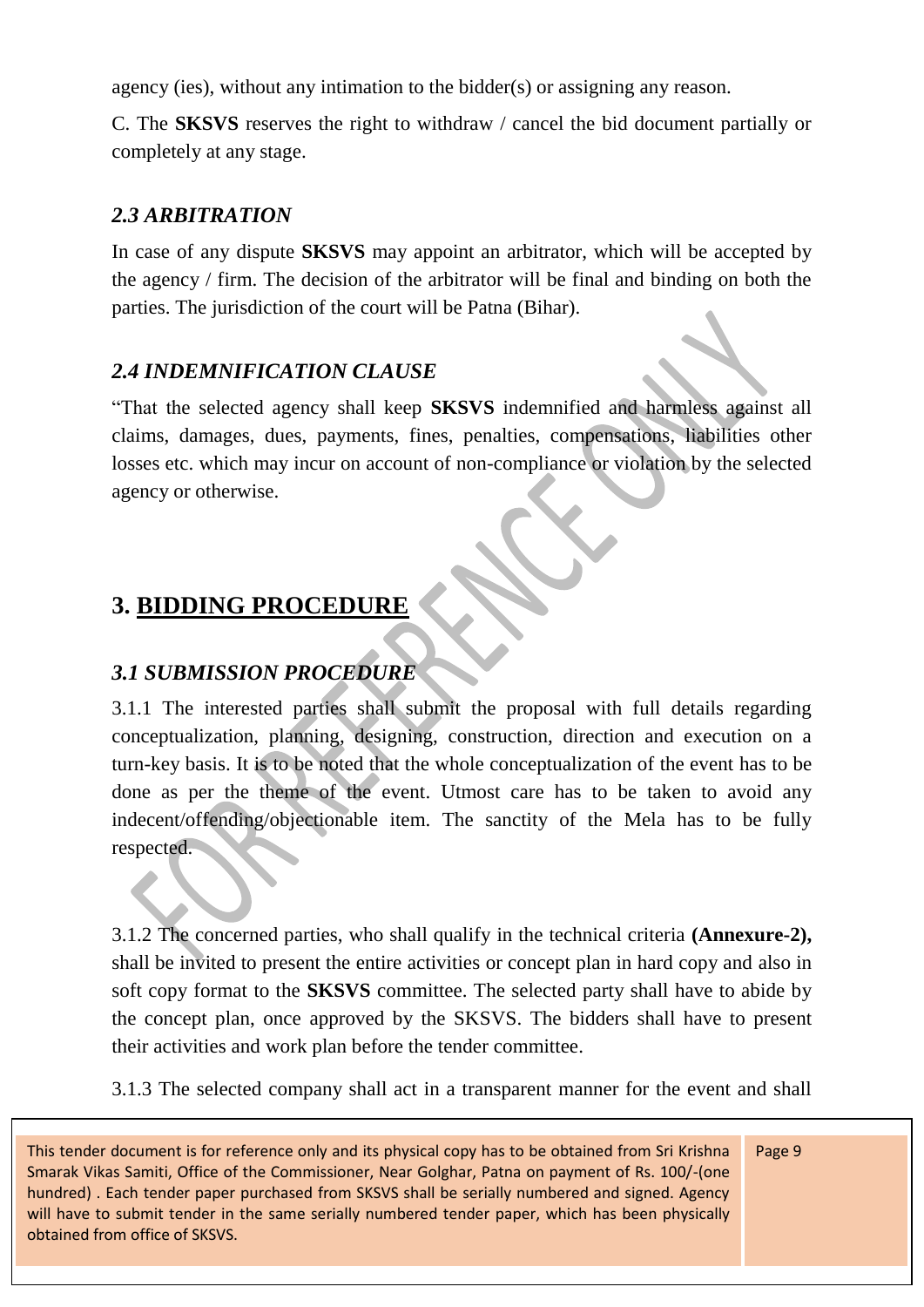not in any way act in the manner that is detrimental to the interest and reputation of the SKSVS The selected Company shall undertake to abide sincerely by all rules, regulations and laws of land apart from the general and specific instructions issued by the organizing committee for their responsibilities to manage the events and shall agree to keep itself liable and responsible for any such violation directly or indirectly related to their responsibilities for the event.

3.1.4 A bidder shall submit Technical Bid and Financial Bid in separate sealed envelope contained in another envelope containing both the Financial and Technical Bid. A bidder shall not submit more than one quotation.

3.1.5 Envelope containing bids must bear, on the cover itself, name and full address of the bidder, name of the item/services bidding for. In case of bids submitted by post or courier, it is bidder's responsibility that bids reach **SKSVS** office before the scheduled time of closure of submission of bids.

#### *3.2. ELIGIBILITY CRITERIA*

#### **3.2.1 Minimum eligibility criteria are as below:-**

- a) Company/ firm should have at least three years experience of arranging similar nature of work under the aegis of any Govt./ PSU.
- b) Company's turnover should be minimum Rs. 50,00,000/- (Fifty lakh) per annum for each year during last three years (2013-14, 2014-15 and 2015-16).
- c) Company/ Firm must furnish Service Tax Return & IT Return for last three (3) years( 2013-14, 2014-15 and 2015-16).
- d) Earnest money of Rs. 25,000/- is to be paid along with the technical bid through D.D in favour of 'Sri Krishna Smarak Vikas Samiti' payable at Patna.
- e) Company/ firm must provide photo copy of Pan Card.
- 3.2.2 The bidders shall be evaluated in two stages
- 1. Technical Evaluation of Proposal **(Annexure-2)**
- 2. Financial Evaluation of Proposal. **(Annexure-3)**

This tender document is for reference only and its physical copy has to be obtained from Sri Krishna Smarak Vikas Samiti, Office of the Commissioner, Near Golghar, Patna on payment of Rs. 100/-(one hundred) . Each tender paper purchased from SKSVS shall be serially numbered and signed. Agency will have to submit tender in the same serially numbered tender paper, which has been physically obtained from office of SKSVS.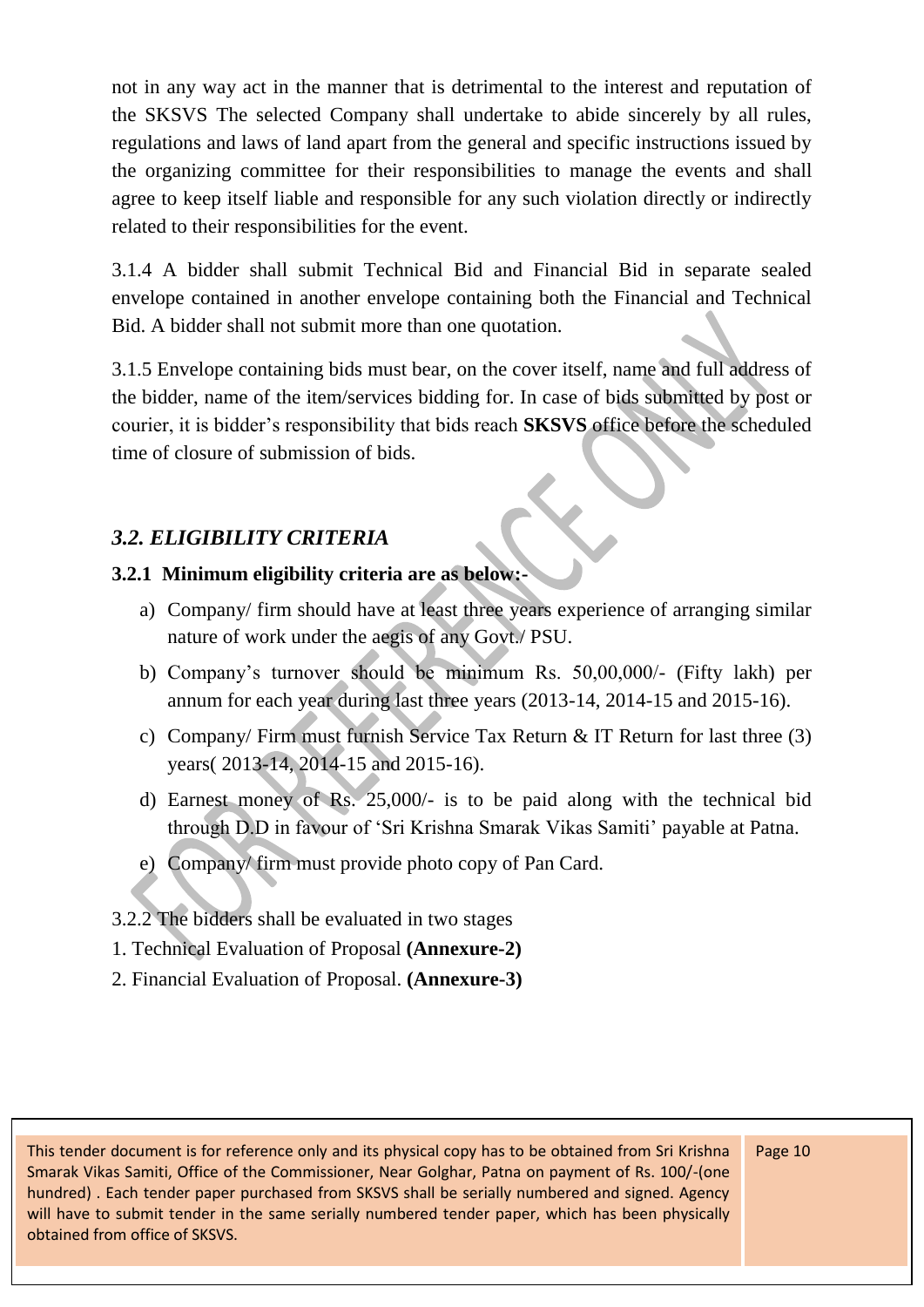3.2.3 The Bidder fulfilling Technical Stage will be shortlisted for financial evaluation. Claims without documentary evidence will not be considered**.**

**SKSVS** reserves the right to verify the claims made by the Bidders and to carry out the capability assessment of the Bidders and the **SKSVS** decision shall be final in this regard. **SKSVS** may, in its absolute discretion, waive any of the conditions and/or requirements in the Tender in respect of any or all of the bidders.

**Website –** [www.patnadivision.bih.nic.in](http://www.patnadivision.bih.nic.in/)

3.2.4. No interpretation, revision, or other communication from **SKSVS** regarding this TENDER DOCUMENT is valid unless it is in writing and is signed by **SKSVS**.

#### *3.3. FORMAT AND SIGNING OF PROPOSAL*

3.15.1. Bidders would provide all the information as per this Tender Document and in the specified format. **SKSVS** reserves the right to reject any Proposal that is not in the specified format.

3.15.2. The Proposal would include three submissions to be made on the respective Proposal Due Date as set out in Section-5 (Tender Document Time Schedule).

3.15.3. The Proposal and its copy shall be typed or printed and the Bidder shall initial each page. The person(s) signing the Proposal shall initial all the alterations, omissions, additions, or any other amendments made to the Proposal.

## *3.4 PROPOSAL DUE DATE*

3.4.1. Proposals should be submitted before 13.00 Hrs (IST) on the Proposal Due Dates as indicated in Section5 of this Tender Document, at the address provided in the manner and form as detailed in this Tender Document. Proposals submitted by e-mail will not be accepted.

3.4.2. **SKSVS** at its sole discretion; accept any Proposal(s) after Proposal Due Date. Any such Proposal/s accepted shall be deemed to have been received by the Proposal Due Date.

This tender document is for reference only and its physical copy has to be obtained from Sri Krishna Smarak Vikas Samiti, Office of the Commissioner, Near Golghar, Patna on payment of Rs. 100/-(one hundred) . Each tender paper purchased from SKSVS shall be serially numbered and signed. Agency will have to submit tender in the same serially numbered tender paper, which has been physically obtained from office of SKSVS.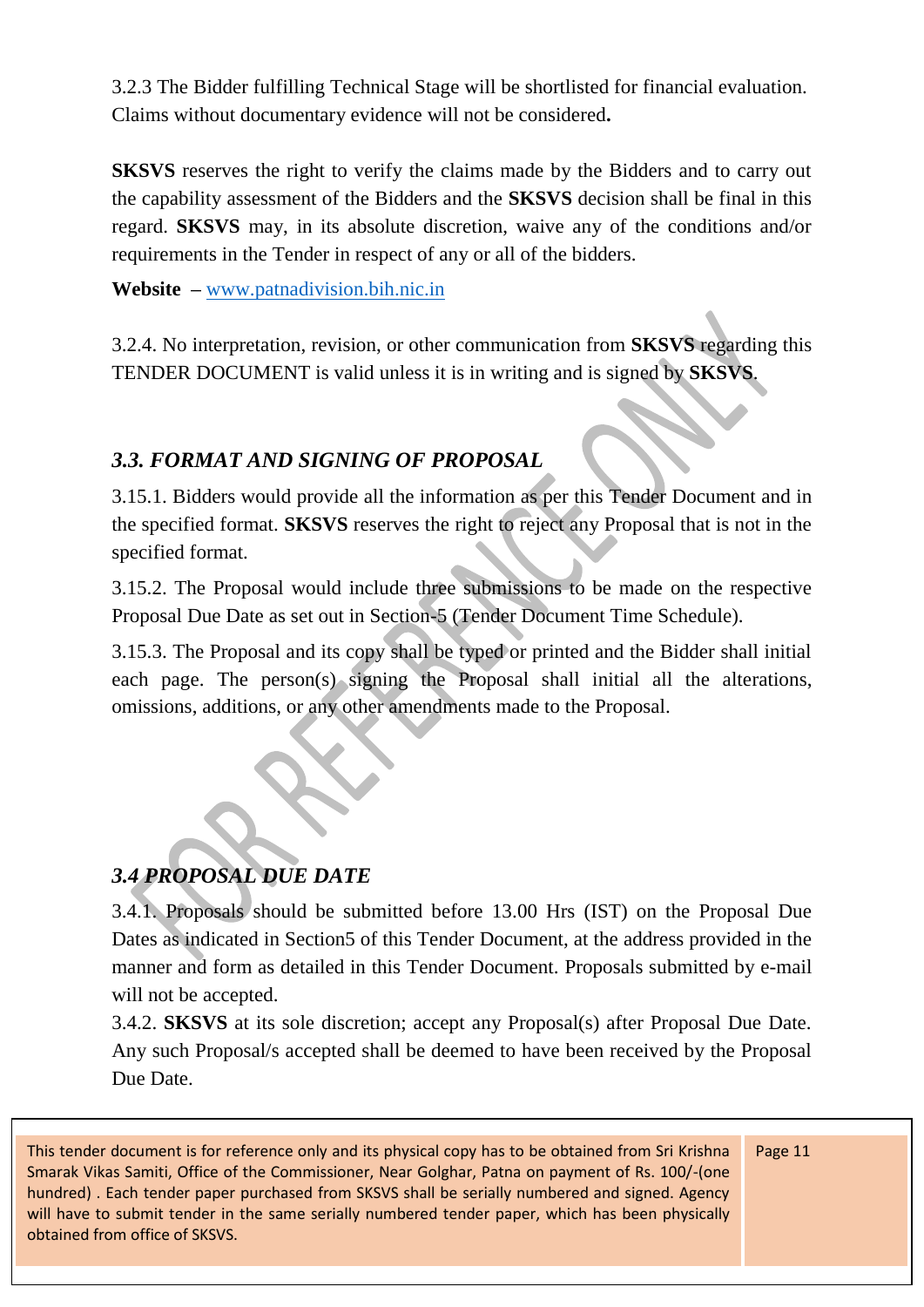#### *3.5 TEST OF RESPONSIVENESS*

3.5.1. Prior to evaluation of Proposals, **SKSVS** will determine whether each Proposal is responsive to the requirements of the Tender Document. A Proposal shall be considered responsive if;

a) It is received before 13.00 Hrs. on the respective Proposal Due Date;

#### **b) It is accompanied with a DD for a sum of Rs.25,000/- (Rupees Twenty five thousand only) drawn in favour of "Sri Krishna Smarak Vikas Samiti,**  PATNA", payable at 'Patna' paid as **EMD**.

c) It contains the information and documents as requested in the Tender Document;

d) It contains information in the form and formats specified in the Tender Document;

e) There are no inconsistencies between the Proposal and the supporting documents.

#### *3.6 CONFIDENTIALITY*

3.18.1. Information relating to the examination, clarification, evaluation and recommendation for the Qualified Bidders would not be disclosed to any person not officially concerned with the process. **SKSVS** will treat all information submitted as part of the Proposal in confidence and will ensure that all those who have access to such material to treat it in confidence. **SKSVS** would not divulge any such information unless ordered to do so by any statutory authority that has the power under law to require its disclosure.

#### *3.7 CLARIFICATIONS*

3.7.1. To assist in the process of evaluation of Proposals, **SKSVS** may, at its sole discretion, ask any Bidder for clarification on its Proposal or substantiation of any of the submission made by the Bidder.

3.7.2. Withdrawal of a Proposal during the interval between the Proposal Due Date and expiration of the Proposal Validity Period would result in forfeiture of the Bid Security in accordance with this Tender Document.

This tender document is for reference only and its physical copy has to be obtained from Sri Krishna Smarak Vikas Samiti, Office of the Commissioner, Near Golghar, Patna on payment of Rs. 100/-(one hundred) . Each tender paper purchased from SKSVS shall be serially numbered and signed. Agency will have to submit tender in the same serially numbered tender paper, which has been physically obtained from office of SKSVS.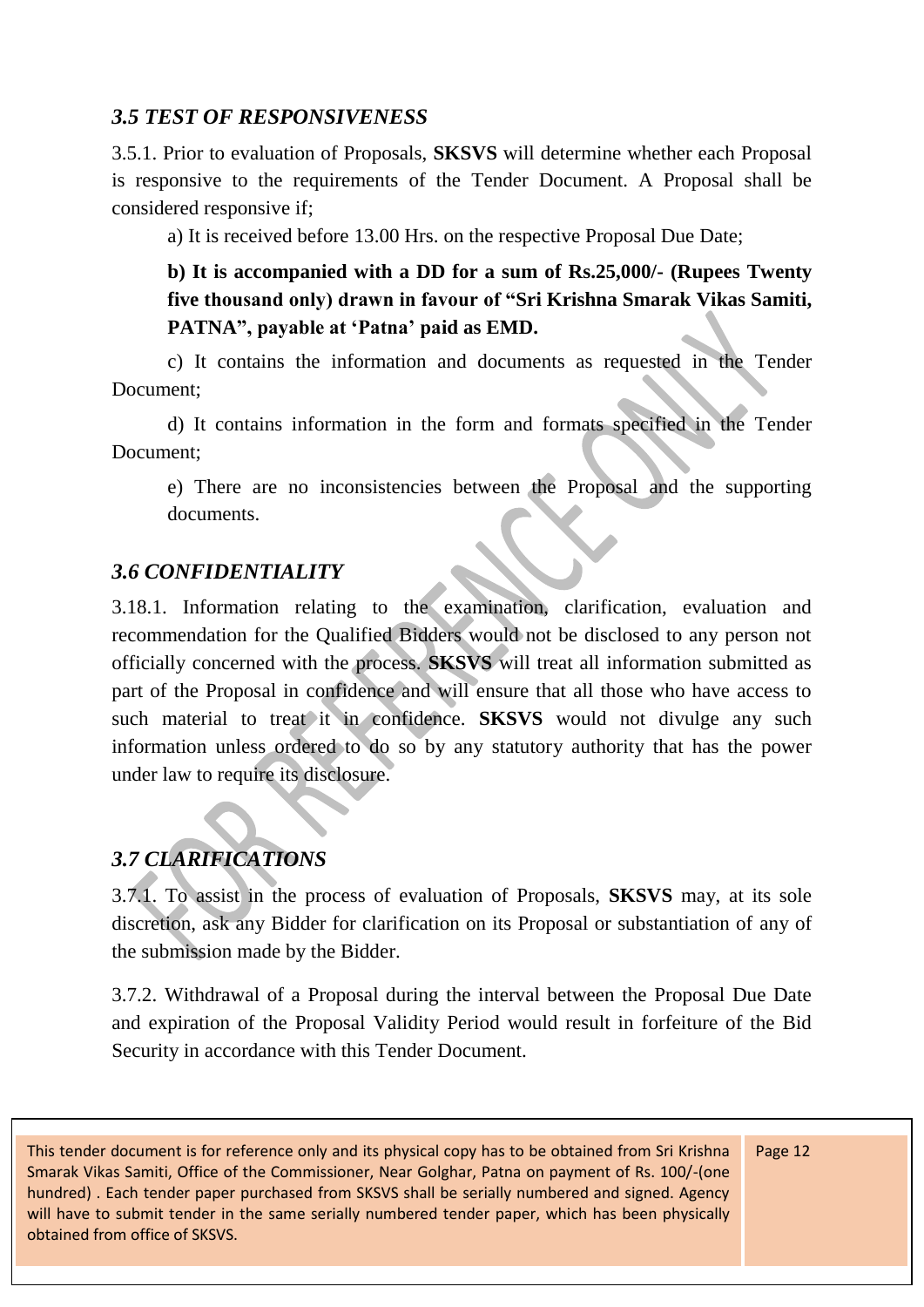#### *3.8 PROPOSAL EVALUATION*

3.8.1. The Qualification Submissions of the Bidders would be checked for responsiveness with the requirements of the Tender Document and shall be evaluated as per the Criteria set.

#### *3.9 DELCARATION OF SUCCESSFUL BIDDER*

3.9.1. **SKSVS** may either choose to accept the Proposal of the successful tenderer or invite him for negotiations.

3.9.2. Upon acceptance of the Proposal of the tenderer financially qualified with or without negotiations, **SKSVS** shall declare the tenderer as the Successful Bidder.

#### *3.10 NOTIFICATIONS*

3.24.1. **SKSVS** will notify the Successful Bidder by a Letter of Award (LOA) that its Proposal has been accepted.

#### *3.11 SKSVS RIGHT TO ACCEPT OR REJECT PROPOSAL*

3.11.1. **SKSVS** reserves the right to accept or reject any or all of the Proposals without assigning any reason.

3.11.2. **SKSVS** reserves the right to invite revised Proposals from Bidders with or without amendment of the Tender Document at any stage, without liability or any obligation for such invitation and without assigning any reason.

## **4. EVALUATION OF BIDS**

## *4.1 EVALUATION PARAMETERS*

4.1.1 **SKSVS Office** will evaluate the bids determined to be substantially responsive i.e., which

a. Are properly signed;

b. Conform to the terms and conditions & technical specifications.

4.1.2. Thereafter, the substantially responsive bidders shall be called upon to present their strategy regarding conceptualization, planning, designing, construction, direction and execution of the project.

This tender document is for reference only and its physical copy has to be obtained from Sri Krishna Smarak Vikas Samiti, Office of the Commissioner, Near Golghar, Patna on payment of Rs. 100/-(one hundred) . Each tender paper purchased from SKSVS shall be serially numbered and signed. Agency will have to submit tender in the same serially numbered tender paper, which has been physically obtained from office of SKSVS.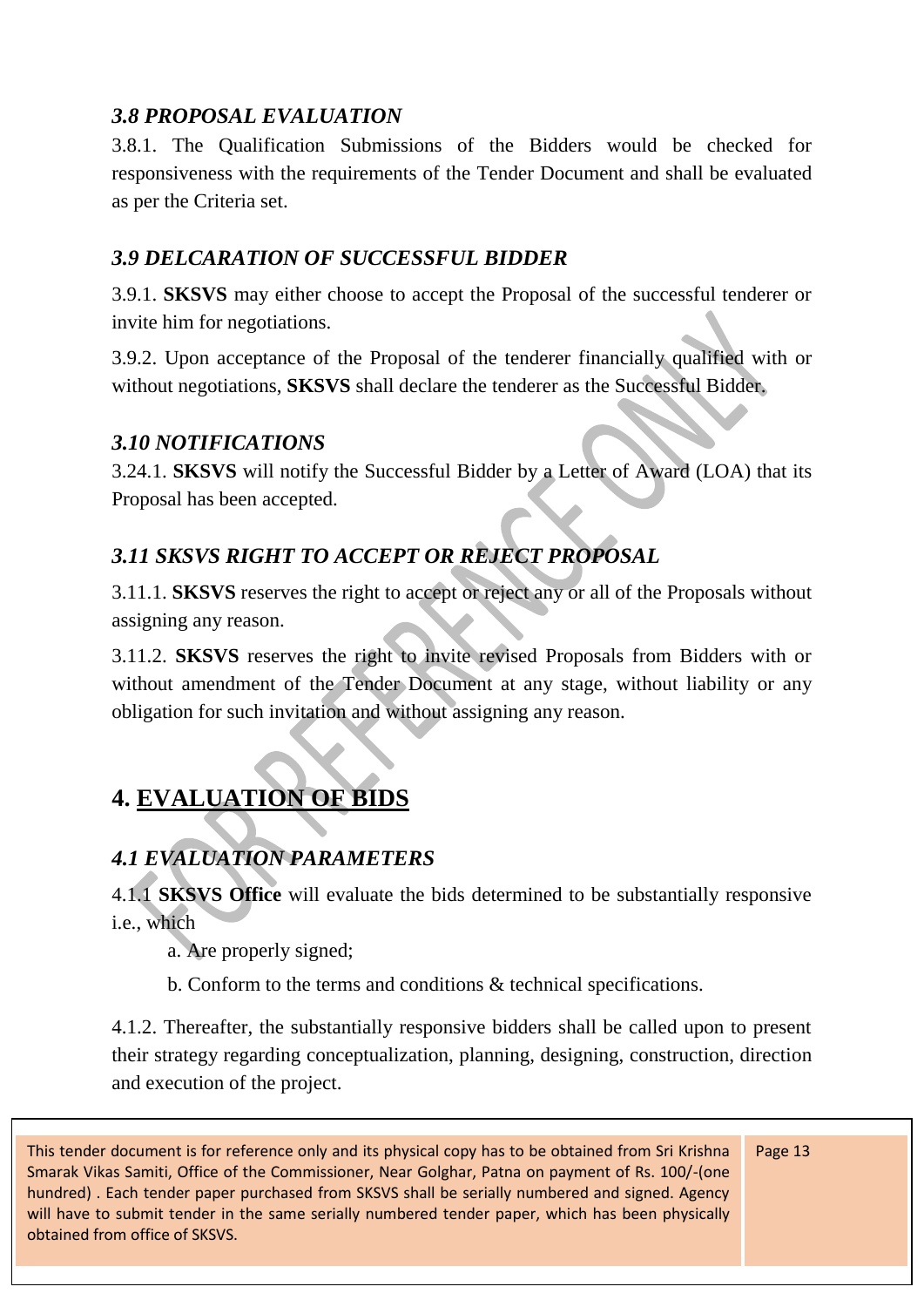4.1.3. All bidders shall be required to make presentations up to 20 minutes, before opening of financial proposals, to demonstrate their credentials based on eligibility criteria.

4.1.4. **Post-event removal/disposal of facilities and complete restoration of the venue is the sole responsibility of the selected Agency latest by 28th February, 2017**.

## **5. BID SCHEDULE AND VENUE**

**SKSVS** would endeavour to adhere to the following schedule:

| S.<br>No. | <b>Activity</b>                          | <b>Scheduled Date &amp; Time</b>                                                                                                                                                                                                                                                                                                                                                                                                                                                                                                                                                  |
|-----------|------------------------------------------|-----------------------------------------------------------------------------------------------------------------------------------------------------------------------------------------------------------------------------------------------------------------------------------------------------------------------------------------------------------------------------------------------------------------------------------------------------------------------------------------------------------------------------------------------------------------------------------|
| 1.        | Place for obtaining Bid Document         | Tender document can be obtained<br>from Sri Krishna Smarak Vikas<br>Samiti, Office of the Commissioner,<br>Patna by payment of Rs. 100/-. The<br>revised tender document can also be<br>website<br>seen<br>$\alpha$<br>www.patnadivision.bih.nic.in,<br>however it has to be physically<br>obtained from Sri Krishna Smarak<br>Samiti, Office of<br>Vikas<br>the<br>Commissioner, Near Golghar, Patna.<br>Each tender paper purchased from<br>SKSVS shall be serially numbered and<br>signed. Agency will have to submit<br>tender in the same serially numbered<br>tender paper. |
| 2.        | <b>Tender Document fee</b>               | Rs 100. (Rupee hundred only)                                                                                                                                                                                                                                                                                                                                                                                                                                                                                                                                                      |
| 3.        | <b>Last of obtaining Tender Document</b> | 25 <sup>th</sup> Nov., 2016 till 3.00 PM                                                                                                                                                                                                                                                                                                                                                                                                                                                                                                                                          |
| 4.        | Date and Time for Submission of Bid      | 26 <sup>th</sup> Nov., 2016 till 1.00 PM                                                                                                                                                                                                                                                                                                                                                                                                                                                                                                                                          |

This tender document is for reference only and its physical copy has to be obtained from Sri Krishna Smarak Vikas Samiti, Office of the Commissioner, Near Golghar, Patna on payment of Rs. 100/-(one hundred) . Each tender paper purchased from SKSVS shall be serially numbered and signed. Agency will have to submit tender in the same serially numbered tender paper, which has been physically obtained from office of SKSVS.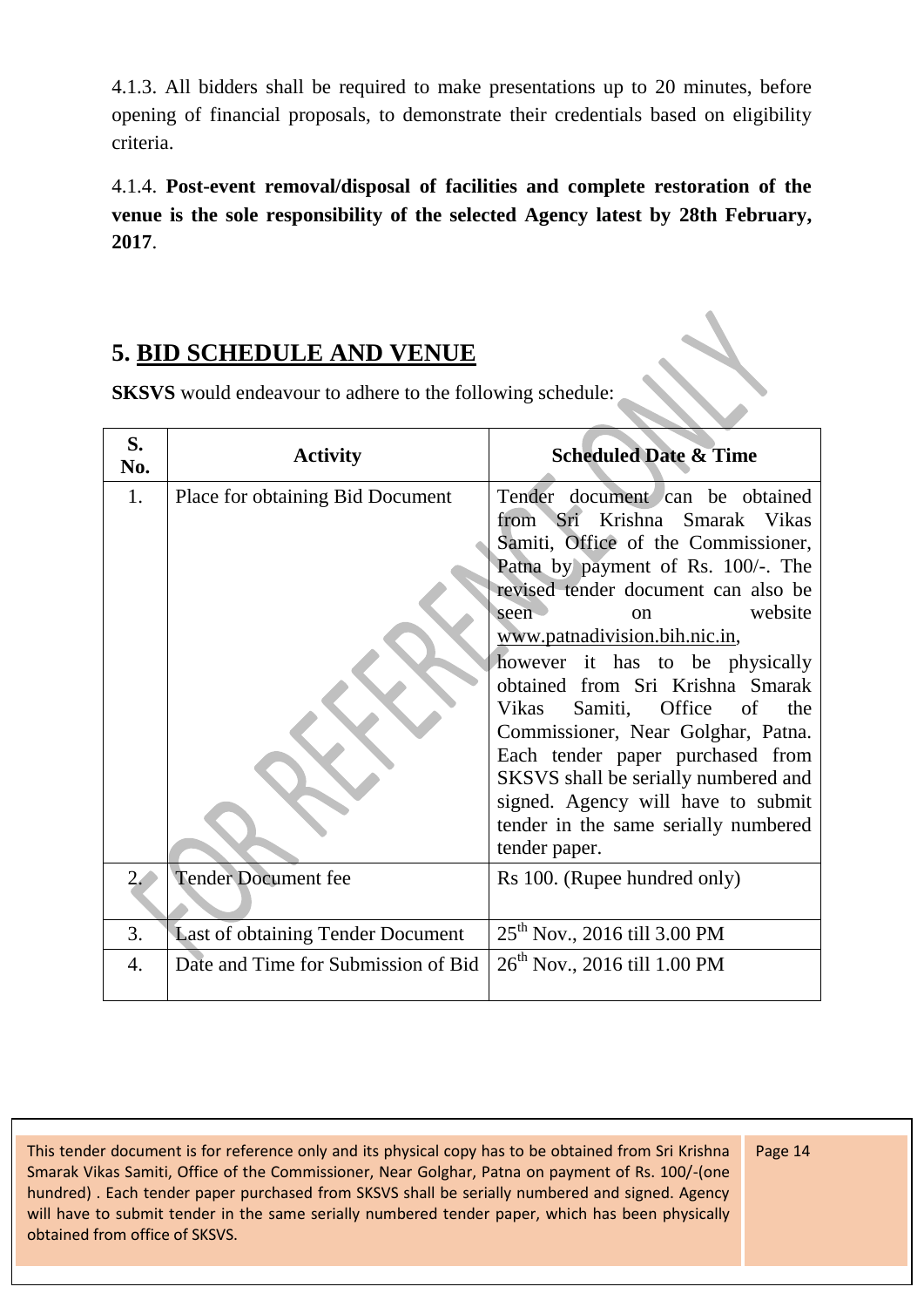| 5.  | Address<br>submission<br><b>Bid</b><br>for<br>of<br>Documents | Sri Krishna Smarak Vikas Samiti,<br>Office of the Commissioner, Patna<br>Division, South Gandhi Maidan, Near<br>Golghar, Patna–800001. |  |  |
|-----|---------------------------------------------------------------|----------------------------------------------------------------------------------------------------------------------------------------|--|--|
| 6.  | Venue of opening of Technical Bid                             | Sri Krishna Smarak Vikas Samiti,<br>Office of the Commissioner, Patna<br>Division, South Gandhi Maidan, Near<br>Golghar, Patna-800001  |  |  |
| 7.  | Date $\&$ time of opening of technical<br><b>Bid</b>          | 26 <sup>th</sup> Nov., 2016 at 1.30 PM                                                                                                 |  |  |
| 8.  | Date & time of Presentation                                   | 26 <sup>th</sup> Nov., 2016 at 2.00 PM                                                                                                 |  |  |
| 9.  | Pre-bid meeting                                               | $10^{th}$ Nov., 2016 at 3.00 PM at Office<br>of the Commissioner, Patna Division,<br>Patna                                             |  |  |
| 10. | Date $\&$ time of opening of financial<br><b>Bid</b>          | To be communicated to technically<br>qualified bidders                                                                                 |  |  |

#### **ANNEXURE - 1**

#### **FORMAT FOR COVERING LETTER-CUM-ASSIGNMENT UNDERTAKING**  (On the Letterhead of the Bidder)

#### To, **The Sri Krishna Smarak Vikas Samiti PATNA – 800 001**

Sir,

Ref: - Selection of Event Management Agency for Vasant Mela & Vasant Utsav-2017.

We have read and understood the Request for Proposal (Tender Document) along with Draft Agreement in respect of the captioned Assignment provided to us by **Sri Krishna Smarak Vikas Samiti, Patna.**

We hereby agree and undertake as under:

This tender document is for reference only and its physical copy has to be obtained from Sri Krishna Smarak Vikas Samiti, Office of the Commissioner, Near Golghar, Patna on payment of Rs. 100/-(one hundred) . Each tender paper purchased from SKSVS shall be serially numbered and signed. Agency will have to submit tender in the same serially numbered tender paper, which has been physically obtained from office of SKSVS.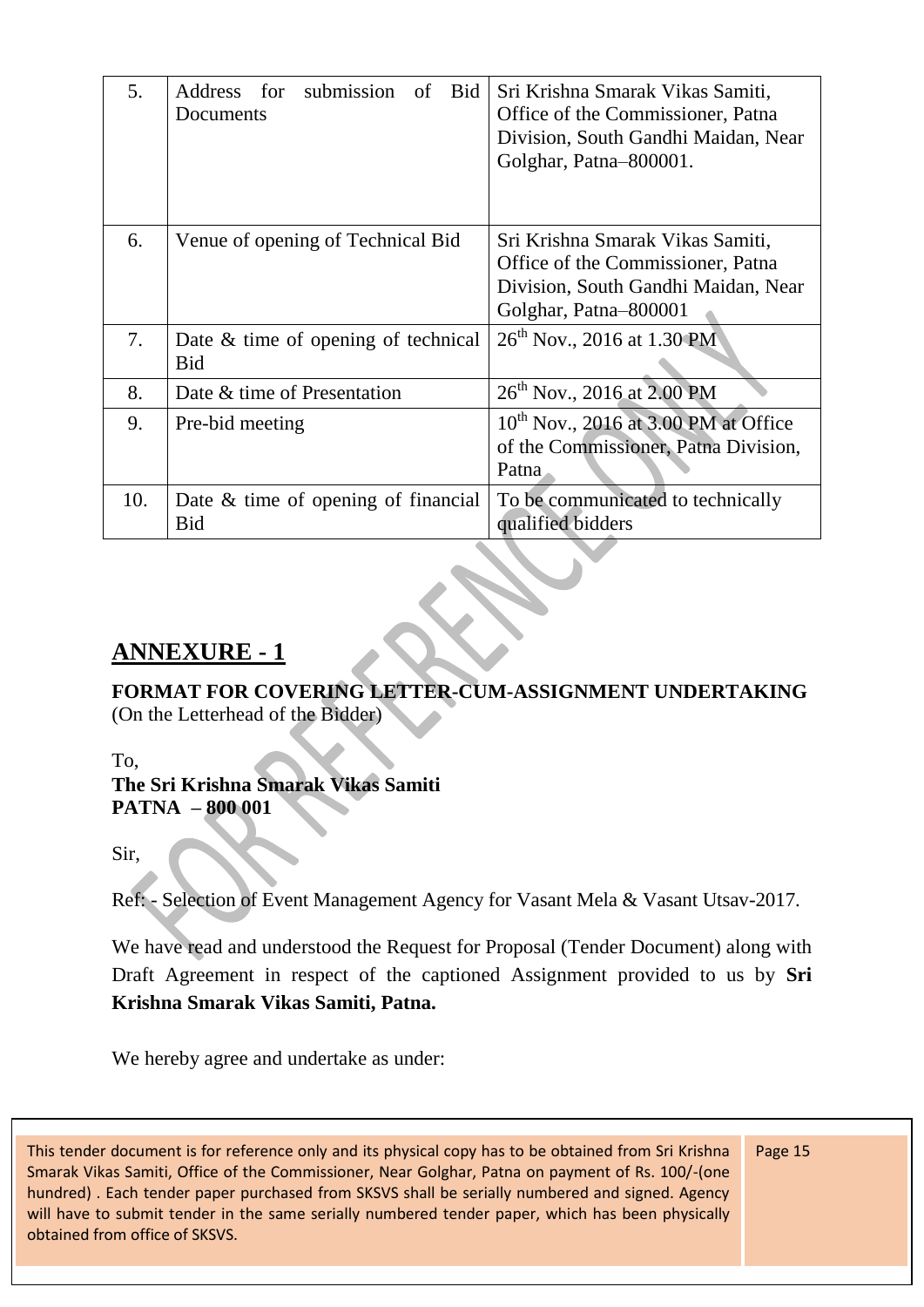Notwithstanding any qualifications or conditions, whether implied or otherwise, contained in our Proposal we hereby represent and confirm that our Proposal is unqualified and unconditional in all respects and we agree to the terms of the proposed Agreement, a draft of which also forms a part of the Tender Document provided to us.

This Proposal is valid till ----------- (At least 3 Months from the Proposal Due Date). Please find enclosed herein with the Proposal the Demand Draft bearing number ------ ----- of Rs. 25,000/- (Rupees Twenty Five only) drawn in favour of the 'Sri Krishna Smarak Vikas Samiti' payable at Patna towards the EMD Amount', dated this ..............................day of........................... 2017.

Name of the Bidder

Signature of Authorised Signatory

Name of the Authorised Signatory

Date: -

This tender document is for reference only and its physical copy has to be obtained from Sri Krishna Smarak Vikas Samiti, Office of the Commissioner, Near Golghar, Patna on payment of Rs. 100/-(one hundred) . Each tender paper purchased from SKSVS shall be serially numbered and signed. Agency will have to submit tender in the same serially numbered tender paper, which has been physically obtained from office of SKSVS.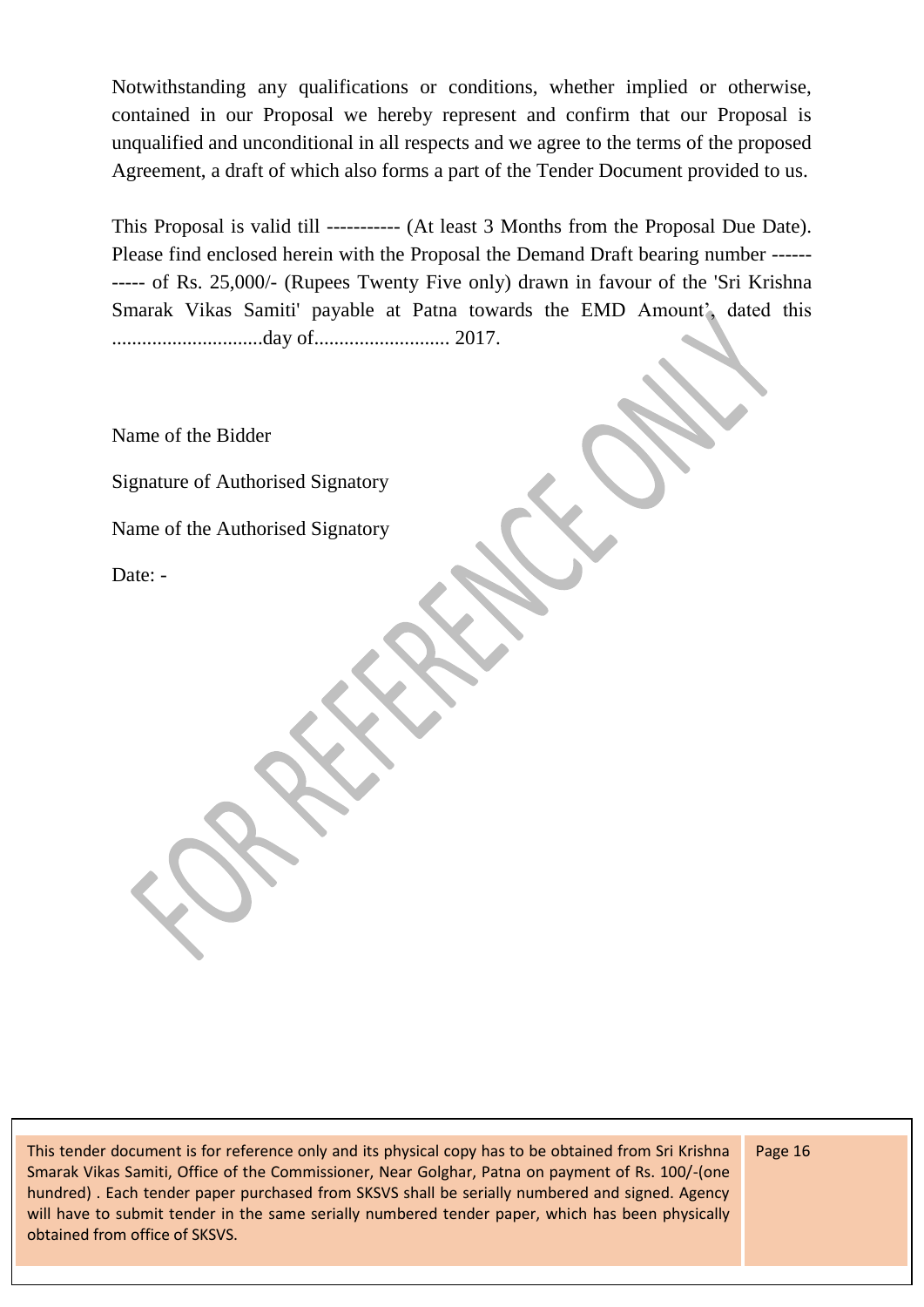#### **ANNEXURE-2 PRESCRIBED PROFORMA FOR TECHNICAL BID**

| <b>Sr</b><br>No. | <b>Criteria</b>                                                                                                                                                                                                                          | YES/<br>NO. | <b>Documentary</b><br><b>Evidence</b>                                             |
|------------------|------------------------------------------------------------------------------------------------------------------------------------------------------------------------------------------------------------------------------------------|-------------|-----------------------------------------------------------------------------------|
| 1                | <b>Service Tax Registration Number</b>                                                                                                                                                                                                   |             | To be attached                                                                    |
| $\overline{2}$   | Photo copy of Pan Card                                                                                                                                                                                                                   |             | To be attached                                                                    |
| 3                | Minimum 3 years of experience in conceptualizing, designing,<br>organizing, managing, executing events, exhibitions similar in<br>nature Mela and similar festival organized by other State<br>Govt.                                     |             | Work Order/Work<br>Completion<br>certificate clearly<br>indicating<br>experience. |
| $\overline{4}$   | The bidder should have achieved a minimum Average<br>Financial Turnover of Rs.50,00,000/- (fifty lakh) in past three<br>Financial years (2013-14, 2014-15, 2015-16) - in equivalent<br>temporary works/Event contracts or related works. |             | To be attached                                                                    |
| 5                | IT return and Service Tax return of last 3 years (2013-14,<br>2014-15, 2015-16).                                                                                                                                                         |             | To be attached                                                                    |
| 6                | EMD of Rs.25000/- (twenty five thousand)                                                                                                                                                                                                 |             | To be attached                                                                    |

## **ANNEXURE-3**

## **a. (Financial Bid F1)**

Amount (F1).................................... (in rupees) payable to SKSVS for usage of the 60,000 Sqft. area for Vasant Mela from 01.02.2017 to 24.02.2017 and 1,50,000 sq.ft. area for Vasant Utsav-2017 from 13.02.2017 to 24.02.2017 by the bidder. {All the cost of construction of stall and other facility like lighting etc. in this area will be borne by the bidder $(F1)$ }

This tender document is for reference only and its physical copy has to be obtained from Sri Krishna Smarak Vikas Samiti, Office of the Commissioner, Near Golghar, Patna on payment of Rs. 100/-(one hundred) . Each tender paper purchased from SKSVS shall be serially numbered and signed. Agency will have to submit tender in the same serially numbered tender paper, which has been physically obtained from office of SKSVS.

 $\propto$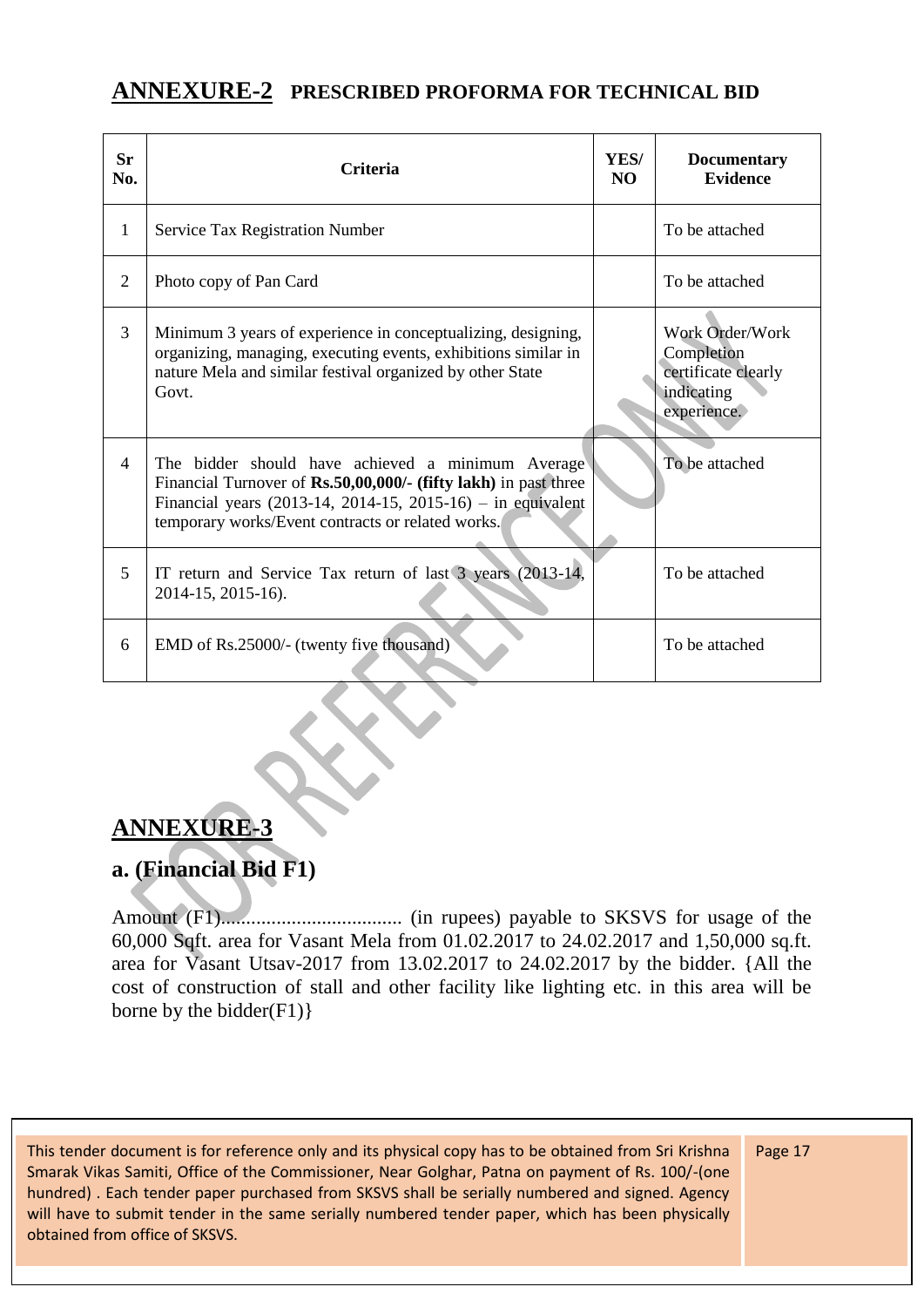#### **b. (Financial Bid F2)**

**Bidder will have to arrange following item for 12 (twelve) days only between 13th to 24th February, 2017 for organising different activities. These activities are to organized in an separate land (SL) to be earmarked for cultural and other programs which will be adjacent/near to the 2,10,000 sq.ft. allotted to Event Manager.**

**Quotation for Stage arrangement, Green room, sitting arrangement, Lighting Sound, Anchor & volunteer etc.**  $\blacksquare$ 

| SI <sub>No</sub> | <b>Particulars/Deliverables</b>                    | Size / Area      | Unit           | <b>Amount for</b><br>eleven (12) days<br>(13.02.17 to<br>24.02.17) in Rs.<br>(Rate of each of the<br>following 53 items<br>must be mentioned,<br>otherwise bid will<br>be rejected) |
|------------------|----------------------------------------------------|------------------|----------------|-------------------------------------------------------------------------------------------------------------------------------------------------------------------------------------|
| 1                | <b>Stage</b>                                       | 50ftWx30ftDx5ftH | 1              |                                                                                                                                                                                     |
| $\overline{2}$   | <b>Stage Carpeting</b>                             | 1500 Sqft        | $\mathbf{1}$   |                                                                                                                                                                                     |
| 3                | <b>VIP/VVIP Longue Carpeting</b>                   | 2000 Sqft        | 1              |                                                                                                                                                                                     |
| 4                | Designer Welcome Gate                              | 200 Sqft         | $\overline{2}$ |                                                                                                                                                                                     |
| 5                | Urinals (VIPs & Artists)                           |                  | $\overline{2}$ |                                                                                                                                                                                     |
| 6                | Well Equipped Green Room                           | 10x8x10          | $\overline{2}$ |                                                                                                                                                                                     |
| 7                | <b>Administrative Room</b>                         | 10x8x10          | $\mathbf{1}$   |                                                                                                                                                                                     |
| 8                | Backdrop, Iron Framed, Star Media<br>Flex          | As per stage     | 1              |                                                                                                                                                                                     |
| 9                | Side Drops, Iron Framed, Star<br><b>Media Flex</b> | As per stage     | $\overline{2}$ |                                                                                                                                                                                     |
| 10               | Iron Framed Closing panel on both<br>side of Stage |                  |                |                                                                                                                                                                                     |
| 11               | <b>VIP Sofa</b>                                    |                  | 10             |                                                                                                                                                                                     |
| 12               | Fixed Chairs (set of 2/3/4 etc.)                   |                  | 100            |                                                                                                                                                                                     |
| 13               | <b>Fibre Chair</b>                                 |                  | 900            |                                                                                                                                                                                     |
| 14               | <b>Centre Table for VIPs</b>                       |                  | 10             |                                                                                                                                                                                     |
| 15 <sub>1</sub>  | Podium                                             | 4x2 Sqft         | 1              |                                                                                                                                                                                     |
| 16               | Console Masking with Black Cloth                   |                  |                |                                                                                                                                                                                     |
| 17               | <b>Console Riser</b>                               |                  |                |                                                                                                                                                                                     |
| 18               | Male & Female Anchor                               |                  | $\overline{2}$ |                                                                                                                                                                                     |
| 19               | Volunteer                                          |                  | 6              |                                                                                                                                                                                     |
| 20               | <b>Flower Decoration</b>                           |                  |                |                                                                                                                                                                                     |
| 21               | Top 1200 W per Column                              |                  | 16             |                                                                                                                                                                                     |
| 22               | Low (single 18")1000WT minimum                     |                  | 10             |                                                                                                                                                                                     |

This tender document is for reference only and its physical copy has to be obtained from Sri Krishna Smarak Vikas Samiti, Office of the Commissioner, Near Golghar, Patna on payment of Rs. 100/-(one hundred) . Each tender paper purchased from SKSVS shall be serially numbered and signed. Agency will have to submit tender in the same serially numbered tender paper, which has been physically obtained from office of SKSVS.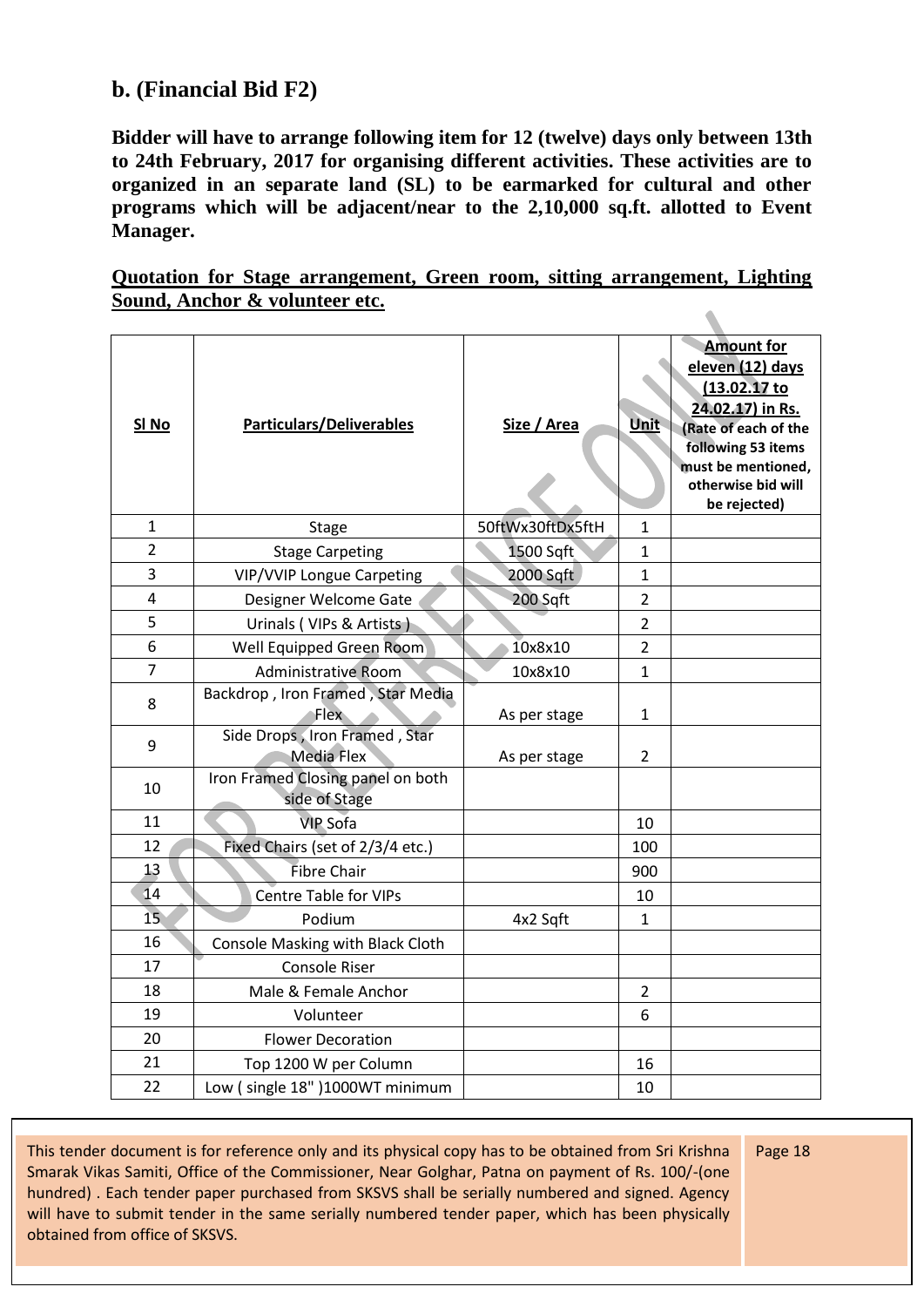| 23 | Monitor                                                                               |                        | 10             |  |
|----|---------------------------------------------------------------------------------------|------------------------|----------------|--|
| 24 | Mixing Console 32 Channels (                                                          |                        |                |  |
|    | Yamaha / Sound Craft)                                                                 |                        | 1              |  |
| 25 | Side Field - Low & Top with                                                           |                        |                |  |
|    | Amplifier                                                                             |                        | $\overline{2}$ |  |
| 26 | <b>Instrumental Mikes</b>                                                             |                        | 6              |  |
| 27 | <b>Cordless Mikes</b>                                                                 |                        | $\overline{2}$ |  |
| 28 | <b>Naple Mikes</b>                                                                    |                        |                |  |
|    | (Shure/Sennheiser/AKG)                                                                |                        | 4              |  |
| 29 | <b>Snack Cables</b>                                                                   | As per requirement     |                |  |
| 30 | Graphic Rack Complete Set                                                             |                        |                |  |
| 31 | <b>USB Port</b>                                                                       |                        |                |  |
| 32 | Drum kit mike                                                                         |                        |                |  |
| 33 | Pioneer Pitch - CDJ 200                                                               |                        |                |  |
| 34 | <b>Beam Parcans</b>                                                                   |                        | 12             |  |
| 35 | Led RGB Multi                                                                         |                        | 40             |  |
| 36 | Sharpy                                                                                |                        | 6 <sup>°</sup> |  |
| 37 | Multi Ten                                                                             |                        | 4              |  |
| 38 | Laser Light                                                                           |                        | $\overline{2}$ |  |
| 39 | Smoke Gun                                                                             |                        | $\mathbf 2$    |  |
| 40 | <b>DMX</b>                                                                            |                        |                |  |
| 41 | Colour Lab                                                                            |                        |                |  |
| 42 | Programming Board                                                                     |                        |                |  |
| 43 | <b>Dimmer Pack</b>                                                                    |                        |                |  |
| 44 | Light Technician                                                                      |                        |                |  |
| 45 | <b>Truss Four Sided</b>                                                               |                        |                |  |
| 46 | LED Wall 24x12 Sqft for Stage                                                         |                        | $\mathbf{1}$   |  |
|    | LED wall 8x12 Sqft 8-10Ft above the                                                   |                        |                |  |
| 47 | Ground                                                                                |                        | $\overline{2}$ |  |
| 48 | Videography & Still photo                                                             | On all davs            |                |  |
| 49 | Designing of paper advertisement,                                                     |                        |                |  |
|    | flex banners etc.                                                                     |                        |                |  |
| 50 | Security Guards (from recognised                                                      |                        |                |  |
|    | security agency)                                                                      |                        | 10             |  |
| 51 | <b>Bouncers</b>                                                                       |                        | 10             |  |
|    | Power supply & Power/Generator                                                        |                        |                |  |
| 52 | back-up for Cultural Program from 6<br>PM to 10 PM.                                   |                        |                |  |
|    | Designing of paper advertisement,                                                     |                        |                |  |
| 53 | flex banners, Certificate designing &                                                 |                        |                |  |
|    | Printing etc.                                                                         |                        |                |  |
|    |                                                                                       | <b>Total Amount in</b> |                |  |
|    |                                                                                       | rupees $(F2) =$        |                |  |
|    |                                                                                       |                        |                |  |
|    | (Rate of each of following 53 items must be mentioned otherwise bid will be rejected) |                        |                |  |

This tender document is for reference only and its physical copy has to be obtained from Sri Krishna Smarak Vikas Samiti, Office of the Commissioner, Near Golghar, Patna on payment of Rs. 100/-(one hundred) . Each tender paper purchased from SKSVS shall be serially numbered and signed. Agency will have to submit tender in the same serially numbered tender paper, which has been physically obtained from office of SKSVS.